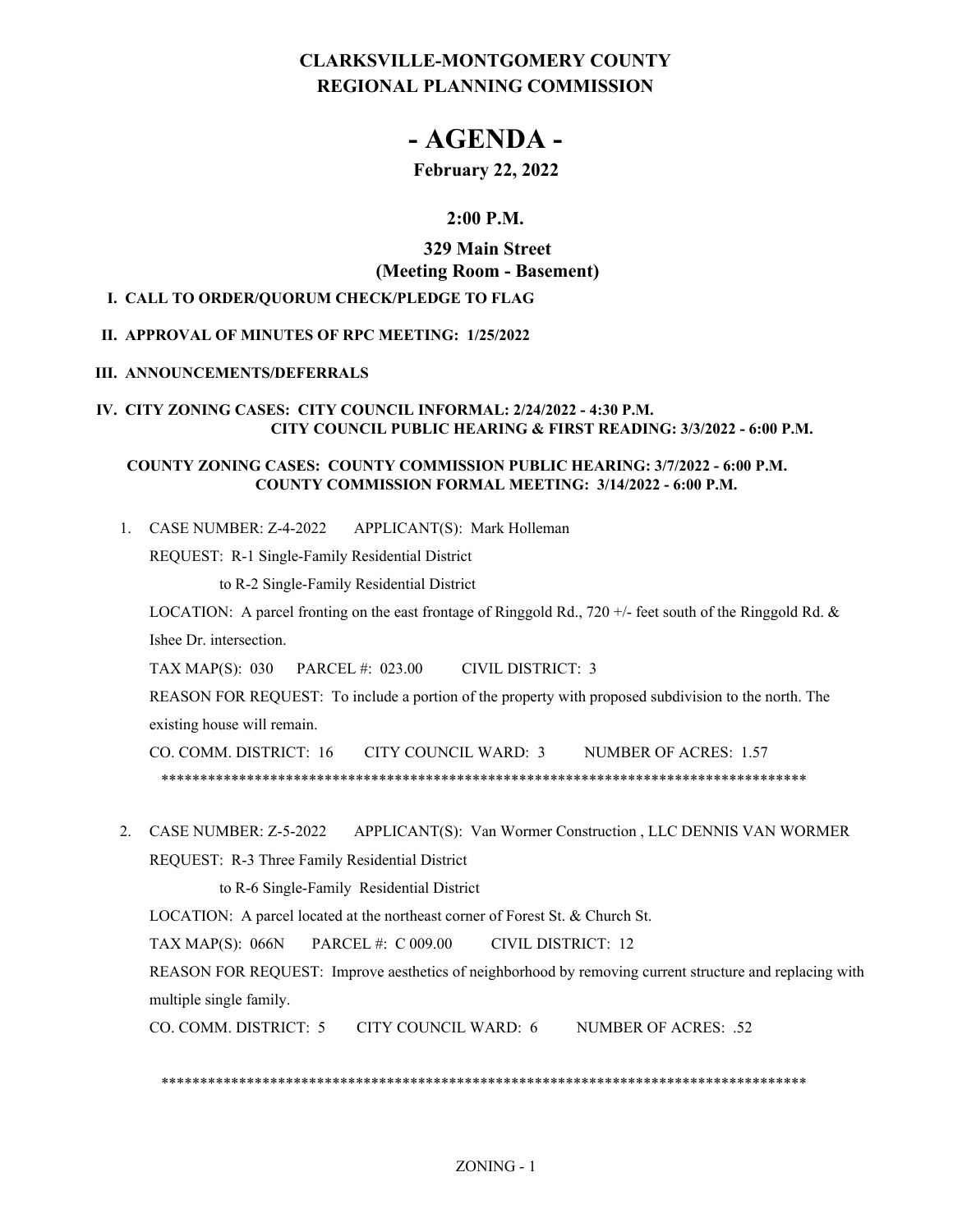#### **IV. CITY & COUNTY ZONING CASES (CONT.):**

APPLICANT(S): City Of Clarksville AGENT: Joe Pitts, Mayor 3. CASE NUMBER: Z-6-2022

REQUEST: R-3 Three Family Residential District

to R-6 Single-Family Residential District

LOCATION: A parcel fronting on the west frontage of Richardson St., 500 +/- feet south of the Crossland Ave. & Richardson St. intersection.

TAX MAP(S): 066M PARCEL #: C 011.00 CIVIL DISTRICT: 12

REASON FOR REQUEST: Upon approval the property will be donated to a Community Housing Development Organization to provide affordable housing for our community.

CO. COMM. DISTRICT: 5 CITY COUNCIL WARD: 6 NUMBER OF ACRES: .36 \*\*\*\*\*\*\*\*\*\*\*\*\*\*\*\*\*\*\*\*\*\*\*\*\*\*\*\*\*\*\*\*\*\*\*\*\*\*\*\*\*\*\*\*\*\*\*\*\*\*\*\*\*\*\*\*\*\*\*\*\*\*\*\*\*\*\*\*\*\*\*\*\*\*\*\*\*\*\*\*\*\*\*

4. CASE NUMBER: Z-7-2022 APPLICANT(S): Hunter Winn & Kolt Milam

REQUEST: R-1 Single-Family Residential District

to R-6 Single-Family Residential District

LOCATION: A portion of the parcel fronting on the west frontage of Maplemere Dr., 475 +/- feet west of the W. Glennwood Dr. & Maplemere Dr. intersection.

TAX MAP(S): 066L PARCEL #: C 003.00 (po) CIVIL DISTRICT: 12

REASON FOR REQUEST: To better utilize the back portion of 199 Maplemere Drive.

CO. COMM. DISTRICT: 5 CITY COUNCIL WARD: 6 NUMBER OF ACRES: .11

\*\*\*\*\*\*\*\*\*\*\*\*\*\*\*\*\*\*\*\*\*\*\*\*\*\*\*\*\*\*\*\*\*\*\*\*\*\*\*\*\*\*\*\*\*\*\*\*\*\*\*\*\*\*\*\*\*\*\*\*\*\*\*\*\*\*\*\*\*\*\*\*\*\*\*\*\*\*\*\*\*\*\*

APPLICANT(S): Dana Mahoney Lillian C. Mahoney Goad 5. CASE NUMBER: CZ-1-2022

AGENT: Jason Daugherty

REQUEST: AG Agricultural District

to C-5 Highway & Arterial Commercial District

LOCATION: Property fronting on the north frontage of Dunlop Ln., 325 +/- feet west of the Dunlop Ln. & Michaela Cir. intersection.

TAX MAP(S): 040 PARCEL #: 004.00 CIVIL DISTRICT: 6th

REASON FOR REQUEST: To allow appropriate commercial development commensurate in the transition zone between residential uses to the east and industrial uses to the west.

CO. COMM. DISTRICT: 19 CITY COUNCIL WARD: N/A NUMBER OF ACRES: 3.1

\*\*\*\*\*\*\*\*\*\*\*\*\*\*\*\*\*\*\*\*\*\*\*\*\*\*\*\*\*\*\*\*\*\*\*\*\*\*\*\*\*\*\*\*\*\*\*\*\*\*\*\*\*\*\*\*\*\*\*\*\*\*\*\*\*\*\*\*\*\*\*\*\*\*\*\*\*\*\*\*\*\*\*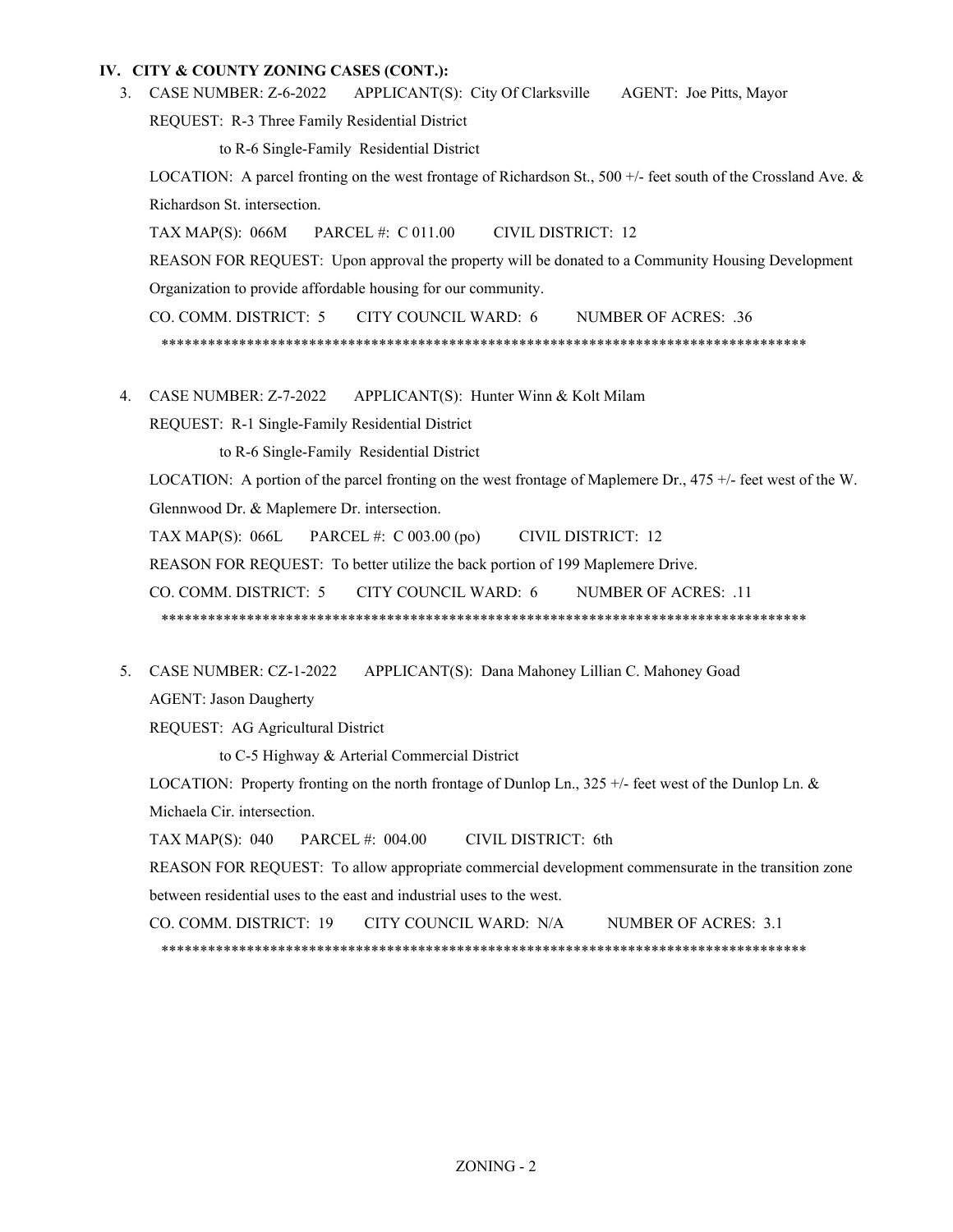#### **IV. CITY & COUNTY ZONING CASES (CONT.):**

- APPLICANT(S): Reda Home Builders, Inc. REQUEST: R-1 Single-Family Residential District / R-3 Three Family Residential District to C-2 General Commercial District LOCATION: A parcel located at the northeast corner of Lafayette Rd. & Walnut Grove Rd. intersection. TAX MAP(S): 044 PARCEL #: 007.02 CIVIL DISTRICT: 3 REASON FOR REQUEST: To match surrounding zoning and future development CO. COMM. DISTRICT: 11 CITY COUNCIL WARD: N/A NUMBER OF ACRES: 1.1 \*\*\*\*\*\*\*\*\*\*\*\*\*\*\*\*\*\*\*\*\*\*\*\*\*\*\*\*\*\*\*\*\*\*\*\*\*\*\*\*\*\*\*\*\*\*\*\*\*\*\*\*\*\*\*\*\*\*\*\*\*\*\*\*\*\*\*\*\*\*\*\*\*\*\*\*\*\*\*\*\*\*\* 6. CASE NUMBER: CZ-5-2022
- APPLICANT(S): Byard & Mabry Holdings LLC 7. CASE NUMBER: CZ-6-2022

REQUEST: AG Agricultural District

to R-1 Single-Family Residential District

LOCATION: A parcel fronting on the west frontage of York Rd., 3,120 +/- feet east, along the York Rd., from the York Rd. & Dotsonville Rd. intersection.

TAX MAP(S): 053 PARCEL #: 199.00 CIVIL DISTRICT: 8

REASON FOR REQUEST: To extend existing R-1 zoning and bring existing lot into a conforming use.

CO. COMM. DISTRICT: 7 CITY COUNCIL WARD: N/A NUMBER OF ACRES: 0.57

\*\*\*\*\*\*\*\*\*\*\*\*\*\*\*\*\*\*\*\*\*\*\*\*\*\*\*\*\*\*\*\*\*\*\*\*\*\*\*\*\*\*\*\*\*\*\*\*\*\*\*\*\*\*\*\*\*\*\*\*\*\*\*\*\*\*\*\*\*\*\*\*\*\*\*\*\*\*\*\*\*\*

APPLICANT(S): Dwayne And Beckye Glasner AGENT: Richard Garrett REQUEST: O-1 Office District 8. CASE NUMBER: CZ-7-2022

to AG Agricultural District

LOCATION: A tract of land fronting on the south frontage of Oak Plains Rd. & the Oak Plains Rd. & Nursing Home Rd. intersection.

TAX MAP(S): 127 PARCEL #: 027.00 CIVIL DISTRICT: 10

REASON FOR REQUEST: We are under contract to sell the property to a buyer that wishes to build a single house on the property and leave the rest undeveloped for hunting/fishing.

CO. COMM. DISTRICT: 3 CITY COUNCIL WARD: N/A NUMBER OF ACRES: 178.8 \*\*\*\*\*\*\*\*\*\*\*\*\*\*\*\*\*\*\*\*\*\*\*\*\*\*\*\*\*\*\*\*\*\*\*\*\*\*\*\*\*\*\*\*\*\*\*\*\*\*\*\*\*\*\*\*\*\*\*\*\*\*\*\*\*\*\*\*\*\*\*\*\*\*\*\*\*\*\*\*\*\*\*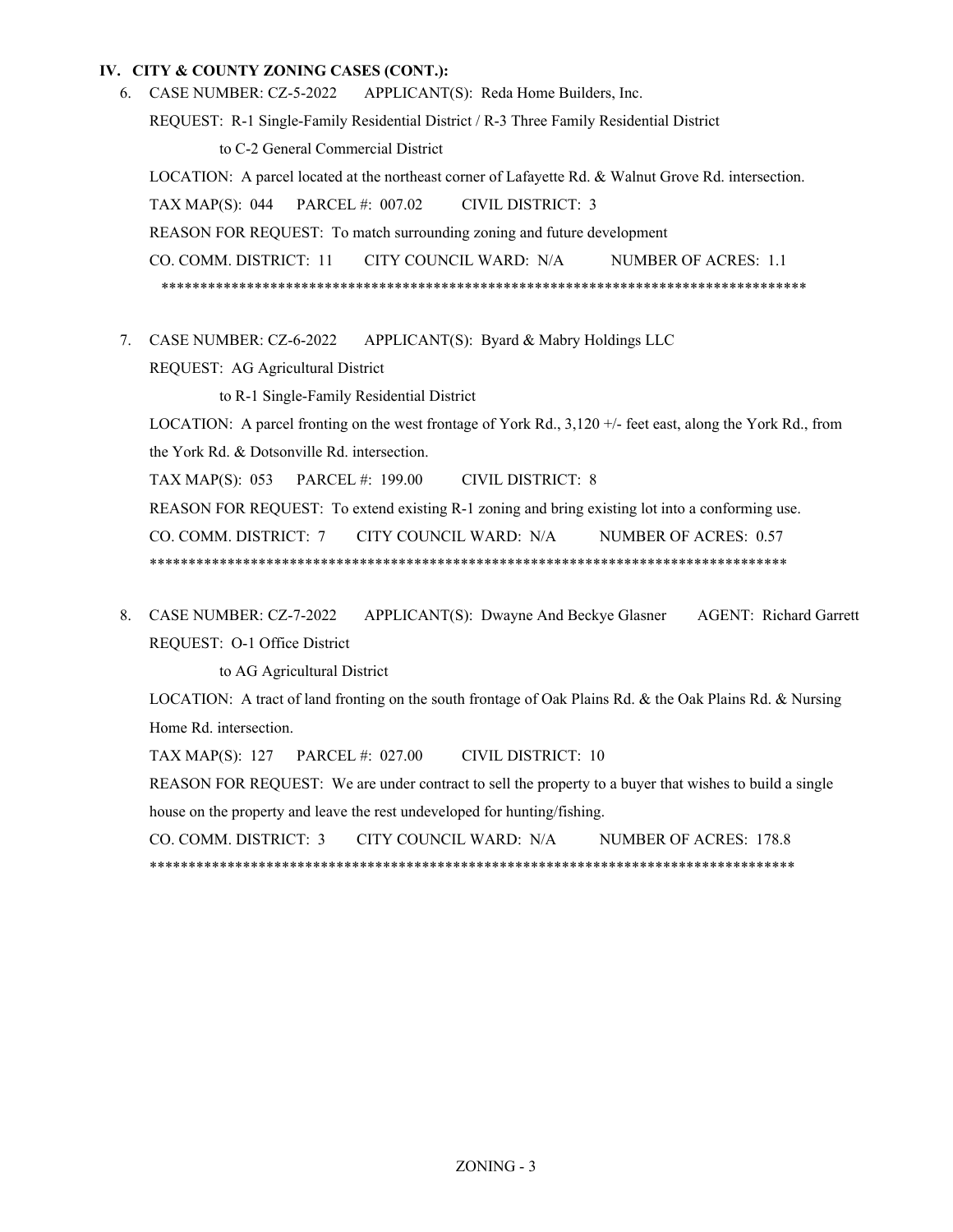### **IV. CITY & COUNTY ZONING CASES (CONT.):**

APPLICANT(S): John McConnell AGENT: Taylor Ligon 9. CASE NUMBER: CZ-8-2022

REQUEST: AG Agricultural District

to E-1 Single-Family Estate District

LOCATION: A parcel fronting on the west frontage of Oak Plains Rd., 750+/- feet north of the Oak Plains Rd. & Williams Rd. intersection.

TAX MAP(S): 105 PARCEL #: 126.00 CIVIL DISTRICT: 10 REASON FOR REQUEST: To be able to pull building permit for 1 SFH CO. COMM. DISTRICT: 3 CITY COUNCIL WARD: N/A NUMBER OF ACRES: 1.20 \*\*\*\*\*\*\*\*\*\*\*\*\*\*\*\*\*\*\*\*\*\*\*\*\*\*\*\*\*\*\*\*\*\*\*\*\*\*\*\*\*\*\*\*\*\*\*\*\*\*\*\*\*\*\*\*\*\*\*\*\*\*\*\*\*\*\*\*\*\*\*\*\*\*\*\*\*\*\*\*\*\*\*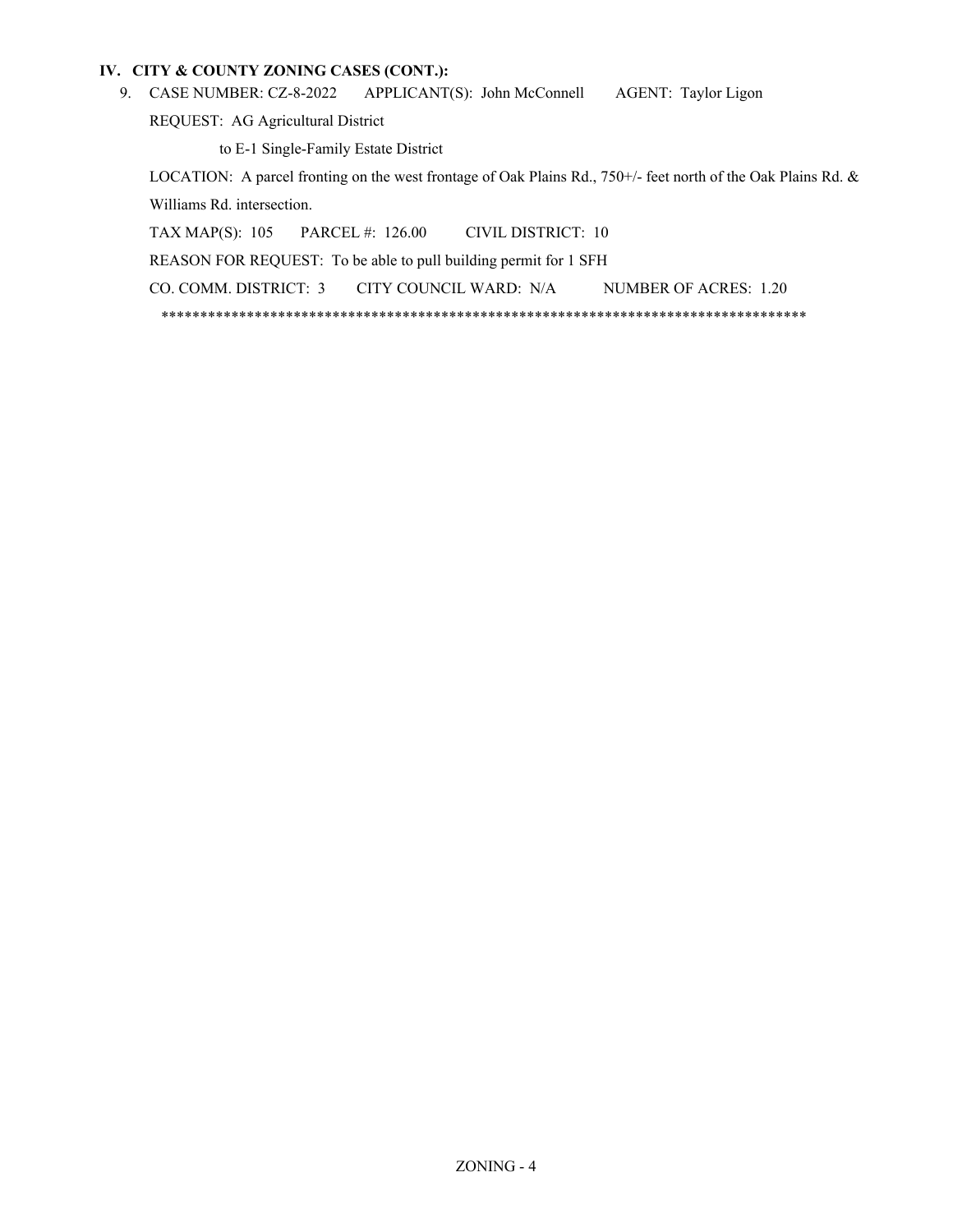# **V.SUBDIVISIONS:**

# **VARIANCE(S) REQUESTED**

**This section, subdivision variance requests only. Subdivision cases will be heard on a consent agenda in the following section.**

# **CASE NUMBER: S-3-2022 (VARIANCE ONLY)**

APPLICANT/OWNER: BERT SINGLETARY

REQUEST: Preliminary Plat Approval of ROSS FARMS (CLUSTER)

LOCATION: South of and adjacent to Dunbar Cave Road, north of the Red River, approximately 1,220 feet southwest of the intersection of Dunbar Cave Road and Moss Road. West of and adjacent to Powell Road approximately 770' south of the intersection of Powell Road and Ellie Piper Circle.

**VARIANCE(S) REQUESTED:** The applicant is requesting a variance from the Subdivision Regulations to allow for two (2) road outlets (and the use of an existing stub road) to the arterial and collector system instead of the required four (4) outlets.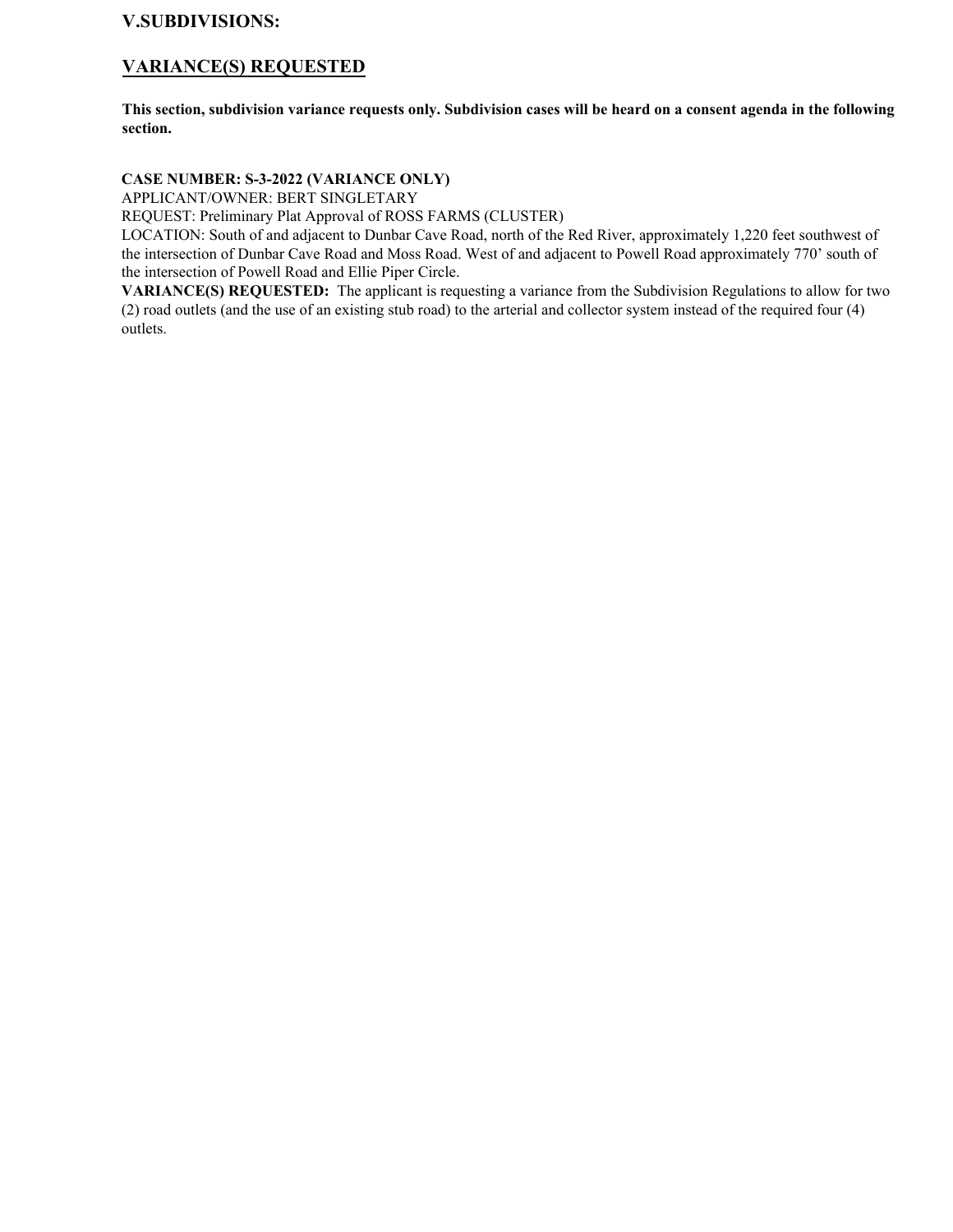**All items in this portion of the agenda are considered to be routine or non-controversial by the Staff and Regional Planning Commission and may be approved by one motion; however, a member of the audience, Commission, or staff may request that an item be removed for separate consideration:** 

# **V. SUBDIVISIONS:**

| 1.                                                             | <b>CASE NUMBER: S-133-2021</b><br>APPLICANT/OWNER: HAYES AND ASSOCIATES                                |  |  |  |  |
|----------------------------------------------------------------|--------------------------------------------------------------------------------------------------------|--|--|--|--|
|                                                                | REQUEST: Final Plat Approval of OAK PLAINS ESTATES                                                     |  |  |  |  |
|                                                                | LOCATION: East of Ashland City Road, west of and adjacent to Old Oak Plains Road, approximately        |  |  |  |  |
|                                                                | 350 feet north of the intersection of Old Oak Plains and Oak Plains Road.                              |  |  |  |  |
|                                                                | MAP: 126<br>ACREAGE: 52.08<br><b>PARCEL: 066.00</b>                                                    |  |  |  |  |
|                                                                | # OF LOTS: 37<br>CIVIL DISTRICT(S): 14                                                                 |  |  |  |  |
|                                                                | ZONING: E-1<br><b>GROWTH PLAN RA</b>                                                                   |  |  |  |  |
|                                                                |                                                                                                        |  |  |  |  |
| 2.                                                             | CASE NUMBER: S-3-2022<br>APPLICANT/OWNER: BERT SINGLETARY                                              |  |  |  |  |
|                                                                | REQUEST: Preliminary Plat Approval of ROSS FARMS (CLUSTER)                                             |  |  |  |  |
|                                                                | LOCATION: South of and adjacent to Dunbar Cave Road, north of the Red River, approximately 1,220 feet  |  |  |  |  |
|                                                                | southwest of the intersection of Dunbar Cave Road and Moss Road. West of and adjacent to Powell Road   |  |  |  |  |
|                                                                | approximately 770' south of the intersection of Powell Road and Ellie Piper Circle.                    |  |  |  |  |
|                                                                | ACREAGE: $388 +/-$<br>PARCEL: 132.00 & 133.03<br>MAP: 057                                              |  |  |  |  |
|                                                                | # OF LOTS: $910 +/-$ CIVIL DISTRICT(S): 6                                                              |  |  |  |  |
|                                                                | $ZONING: R-1/AG$<br><b>GROWTH PLAN CITY</b>                                                            |  |  |  |  |
|                                                                |                                                                                                        |  |  |  |  |
| 3.                                                             | CASE NUMBER: S-7-2022<br>APPLICANT/OWNER: MOUNT OLIVE MISSIONARY                                       |  |  |  |  |
|                                                                | <b>BAPTIST CHURCH</b>                                                                                  |  |  |  |  |
| REQUEST: Preliminary Plat Approval of OLIVETTE PLACE (CLUSTER) |                                                                                                        |  |  |  |  |
|                                                                | LOCATION: East of and adjacent to the terminus of Patton Road, west of Needmore Road, north of Charles |  |  |  |  |
|                                                                | Thomas Dr.                                                                                             |  |  |  |  |
|                                                                | MAP: 018<br>PARCEL: 022.02 (po)<br>ACREAGE: 4.12                                                       |  |  |  |  |
|                                                                | # OF LOTS: 10<br>CIVIL DISTRICT(S): 2                                                                  |  |  |  |  |
|                                                                | ZONING: R-2<br><b>GROWTH PLAN CITY</b>                                                                 |  |  |  |  |
| 4.                                                             | CASE NUMBER: S-8-2022<br>APPLICANT/OWNER: KAREN TICE & HENRY DAVIS                                     |  |  |  |  |
|                                                                | REQUEST: Preliminary Plat Approval of ASHLAND RIDGE                                                    |  |  |  |  |
|                                                                | LOCATION: North of and adjacent to Ashland City Road, south of and adjacent to East Old Ashland City   |  |  |  |  |
|                                                                | Road, approximately 230 feet east of the intersection of Ashland City Road and Fawn Drive.             |  |  |  |  |
|                                                                | PARCEL: 023.00, 023.02<br>ACREAGE: 12.33<br>MAP: 088                                                   |  |  |  |  |
|                                                                | # OF LOTS: 12<br>CIVIL DISTRICT(S): 12                                                                 |  |  |  |  |
|                                                                | ZONING: C-5/R-2/R-4<br><b>GROWTH PLAN UGB</b>                                                          |  |  |  |  |
|                                                                |                                                                                                        |  |  |  |  |

\*\*\*\*\*\*\*\*\*\*\*\*\*\*\*\*\*\*\*\*\*\*\*\*\*\*\*\*\*\*\*\*\*\*\*\*\*\*\*\*\*\*\*\*\*\*\*\*\*\*\*\*\*\*\*\*\*\*\*\*\*\*\*\*\*\*\*\*\*\*\*\*\*\*\*\*\*\*\*\*\*\*\*\*\*\*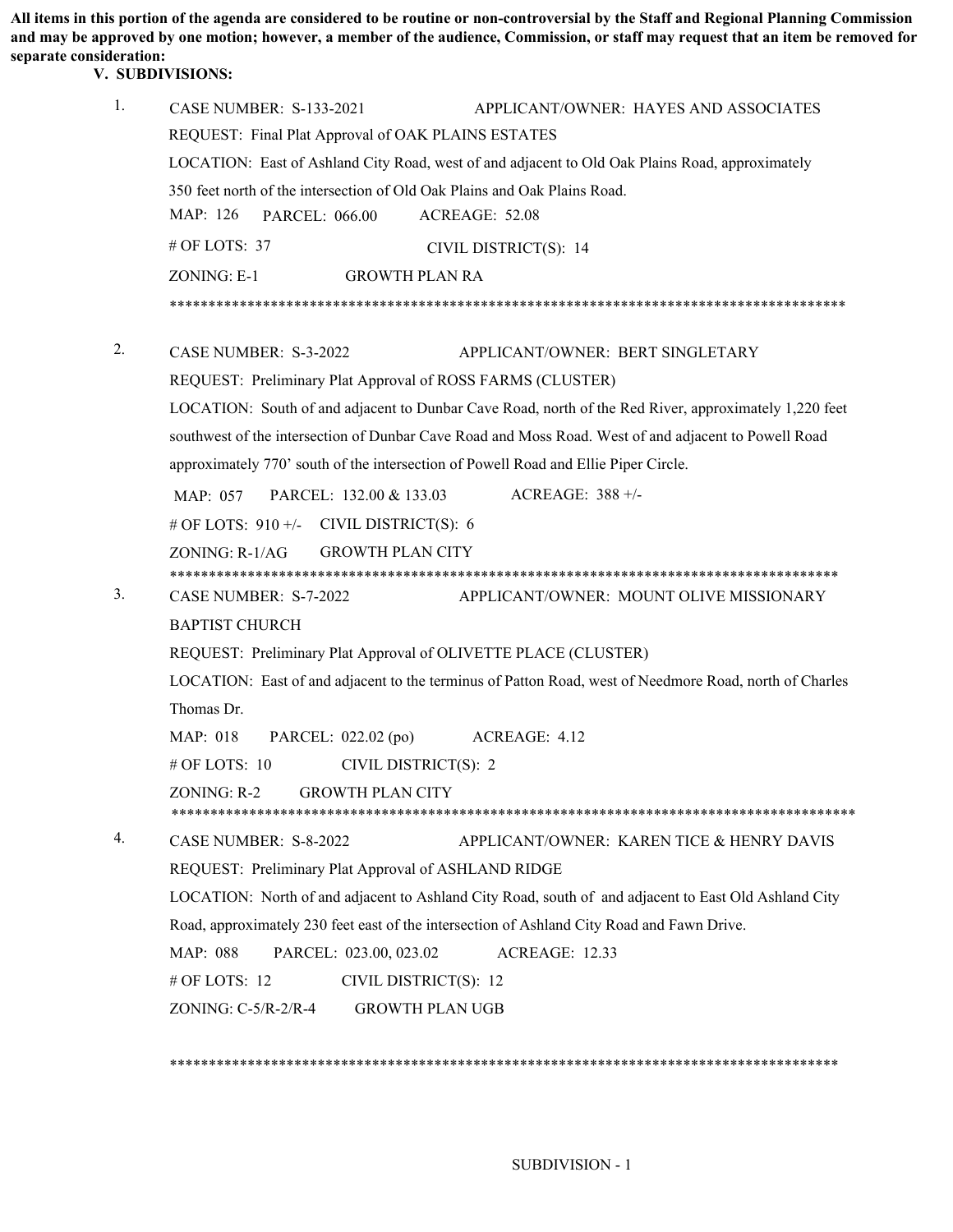**All items in this portion of the agenda are considered to be routine or non-controversial by the Staff and Regional Planning Commission and may be approved by one motion; however, a member of the audience, Commission, or staff may request that an item be removed for separate consideration:** 

**VI. SITE REVIEWS, ABANDONMENTS AND/OR DRIVEWAY ACCESS:**

| CASE NUMBER: $SR-3-2022$            | APPLICANT: Turner & Associates  |  |
|-------------------------------------|---------------------------------|--|
| <b>AGENT:</b> Moore Design Services |                                 |  |
| DEVELOPMENT: Dollar General         |                                 |  |
| PROPOSED USE: Retail                |                                 |  |
| LOCATION: 2245 Ft. Campbell Blvd.   |                                 |  |
| MAP: $019, 029.00$ (portion of)     | ACREAGE: 1.25 CIVIL DISTRICT: 3 |  |
|                                     |                                 |  |

- APPLICANT: Turner and Associates AGENT: Vernon Weakley DEVELOPMENT: Dollar General PROPOSED USE: Retail LOCATION: 1124 Highway 13 MAP: 142, 087.01, 087.00 (portion of) ACREAGE: 3.00 CIVIL DISTRICT: 20 \*\*\*\*\*\*\*\*\*\*\*\*\*\*\*\*\*\*\*\*\*\*\*\*\*\*\*\*\*\*\*\*\*\*\*\*\*\*\*\*\*\*\*\*\*\*\*\*\*\*\*\*\*\*\*\*\*\*\*\*\*\*\*\*\*\*\*\*\*\*\*\*\*\*\*\*\*\*\*\*\*\*\*\*\*\*\*\*\*\*\* 2. CASE NUMBER: SR-4-2022
- CASE NUMBER: SR-5-2022 APPLICANT: Jeff Burkhart 3. AGENT: Britt Little DEVELOPMENT: Screaming Eagle Carwash PROPOSED USE: Carwash LOCATION: Folly Beach Drive MAP: 006M, H 001.00 (portion of) ACREAGE: 2.27 CIVIL DISTRICT: 3 \*\*\*\*\*\*\*\*\*\*\*\*\*\*\*\*\*\*\*\*\*\*\*\*\*\*\*\*\*\*\*\*\*\*\*\*\*\*\*\*\*\*\*\*\*\*\*\*\*\*\*\*\*\*\*\*\*\*\*\*\*\*\*\*\*\*\*\*\*\*\*\*\*\*\*\*\*\*\*\*\*\*\*\*\*\*\*\*\*\*\*

SITE REVIEW - 1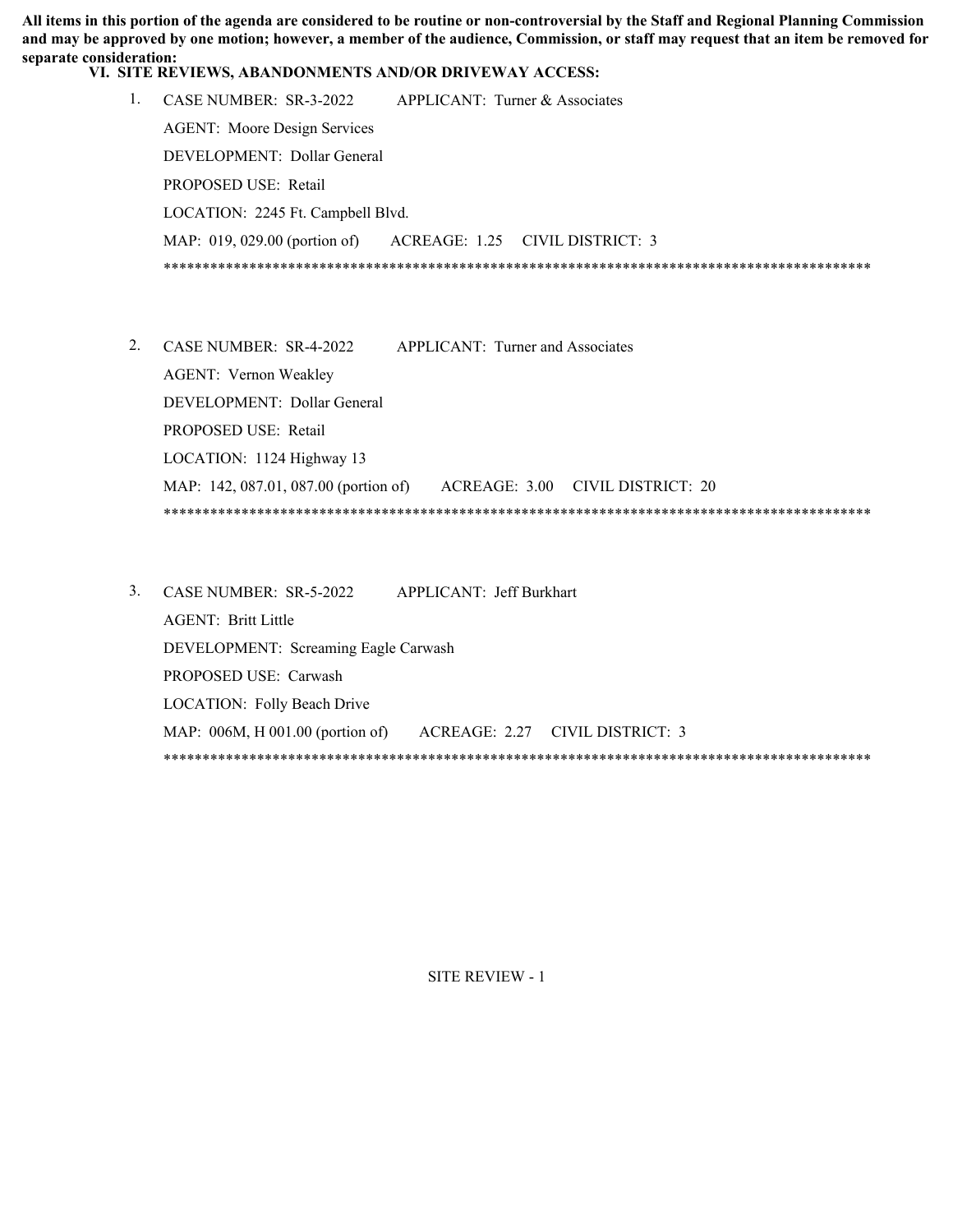|    | VI SITE REVIEWS, ABANDONMENTS AND/OR DRIVEWAY ACCESS (CONT.):<br>02/22/2022 |  |  |  |  |  |
|----|-----------------------------------------------------------------------------|--|--|--|--|--|
| 4. | CASE NUMBER: SR-6-2022<br><b>APPLICANT: Volunteer Strategic Properties</b>  |  |  |  |  |  |
|    | AGENT: TTL, Inc.                                                            |  |  |  |  |  |
|    | <b>DEFERRED</b><br>DEVELOPMENT: Wyatt Johnson Subaru                        |  |  |  |  |  |
|    | PROPOSED USE: Car Dealership/Retail                                         |  |  |  |  |  |
|    | LOCATION: Trenton Road                                                      |  |  |  |  |  |
|    | MAP: 041, 039.00 (portion of)<br>ACREAGE: 10.30 CIVIL DISTRICT: 6           |  |  |  |  |  |
|    |                                                                             |  |  |  |  |  |
|    |                                                                             |  |  |  |  |  |
| 5. |                                                                             |  |  |  |  |  |
|    | CASE NUMBER: SR-7-2022<br>APPLICANT: Vintage Clarksville Owner, LLC         |  |  |  |  |  |
|    | AGENT: Cal McKay                                                            |  |  |  |  |  |
|    | DEVELOPMENT: Vintage Clarksville                                            |  |  |  |  |  |
|    | PROPOSED USE: Multifamily/office                                            |  |  |  |  |  |
|    | <b>LOCATION: Rossview Road</b>                                              |  |  |  |  |  |
|    | MAP: 057, 016.00 (po)<br>ACREAGE: 14.77 CIVIL DISTRICT: 6                   |  |  |  |  |  |
|    |                                                                             |  |  |  |  |  |
|    |                                                                             |  |  |  |  |  |
| 6. | CASE NUMBER: SR-8-2022<br>APPLICANT: William Belew                          |  |  |  |  |  |
|    | <b>DEFERRED</b>                                                             |  |  |  |  |  |
|    | <b>AGENT:</b> Cal Burchett                                                  |  |  |  |  |  |
|    | DEVELOPMENT: Sinclair Ridge                                                 |  |  |  |  |  |

SITE REVIEW - 2

\*\*\*\*\*\*\*\*\*\*\*\*\*\*\*\*\*\*\*\*\*\*\*\*\*\*\*\*\*\*\*\*\*\*\*\*\*\*\*\*\*\*\*\*\*\*\*\*\*\*\*\*\*\*\*\*\*\*\*\*\*\*\*\*\*\*\*\*\*\*\*\*\*\*\*\*\*\*\*\*\*\*\*\*\*\*\*\*\*\*\*

MAP: 040, 032.04 & 032.02 (portion of) ACREAGE: 27.24 CIVIL DISTRICT: 6

PROPOSED USE: Multi-family & Office Buildings

LOCATION: Warfield Blvd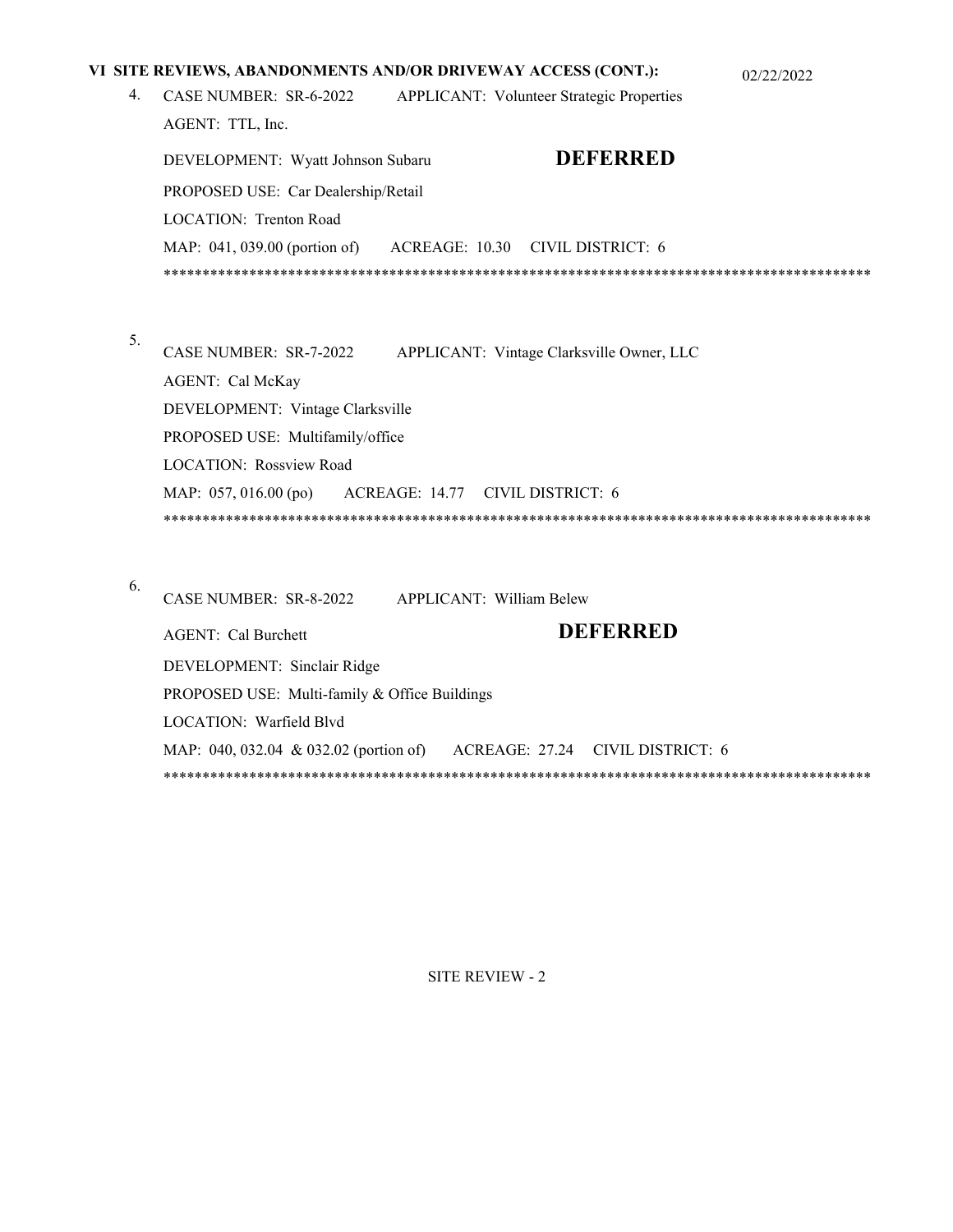### **VI SITE REVIEWS, ABANDONMENTS AND/OR DRIVEWAY ACCESS (CONT.):** 02/22/2022

- 7. CASE NUMBER: SR-9-2022 APPLICANT: Pro-Star Development AGENT: Cal Burchett DEVELOPMENT: Cedar Bend PROPOSED USE: Multifamily and Warehousing/Self Storage LOCATION: 2907 Ashland City Road MAP: 088, 023.00, 023.02 ACREAGE: 12.43 CIVIL DISTRICT: 11 \*\*\*\*\*\*\*\*\*\*\*\*\*\*\*\*\*\*\*\*\*\*\*\*\*\*\*\*\*\*\*\*\*\*\*\*\*\*\*\*\*\*\*\*\*\*\*\*\*\*\*\*\*\*\*\*\*\*\*\*\*\*\*\*\*\*\*\*\*\*\*\*\*\*\*\*\*\*\*\*\*\*\*\*\*\*\*\*\*\*\*
- 8. CASE NUMBER: SR-10-2022 APPLICANT: Supreme Foods Randy Perry, PE AGENT: Randy Harper DEVELOPMENT: Taco John's - Fort Campbell Blvd. PROPOSED USE: Restaurant LOCATION: 1800 Fort Campbell Blvd. MAP: 030O, B 005.00 ACREAGE: 1.429 CIVIL DISTRICT: 3 \*\*\*\*\*\*\*\*\*\*\*\*\*\*\*\*\*\*\*\*\*\*\*\*\*\*\*\*\*\*\*\*\*\*\*\*\*\*\*\*\*\*\*\*\*\*\*\*\*\*\*\*\*\*\*\*\*\*\*\*\*\*\*\*\*\*\*\*\*\*\*\*\*\*\*\*\*\*\*\*\*\*\*\*\*\*\*\*\*\*\*
- 9. CASE NUMBER: SR-11-2022 APPLICANT: Landmark Group, GP AGENT: Houston Smith DEVELOPMENT: Overlook at Billy Dunlop PROPOSED USE: Multifamily LOCATION: 1891 E Boy Scout Road MAP: 018, 023.00, 023.02 ACREAGE: 10.5 CIVIL DISTRICT: 2 \*\*\*\*\*\*\*\*\*\*\*\*\*\*\*\*\*\*\*\*\*\*\*\*\*\*\*\*\*\*\*\*\*\*\*\*\*\*\*\*\*\*\*\*\*\*\*\*\*\*\*\*\*\*\*\*\*\*\*\*\*\*\*\*\*\*\*\*\*\*\*\*\*\*\*\*\*\*\*\*\*\*\*\*\*\*\*\*\*\*\*

### SITE REVIEW - 3